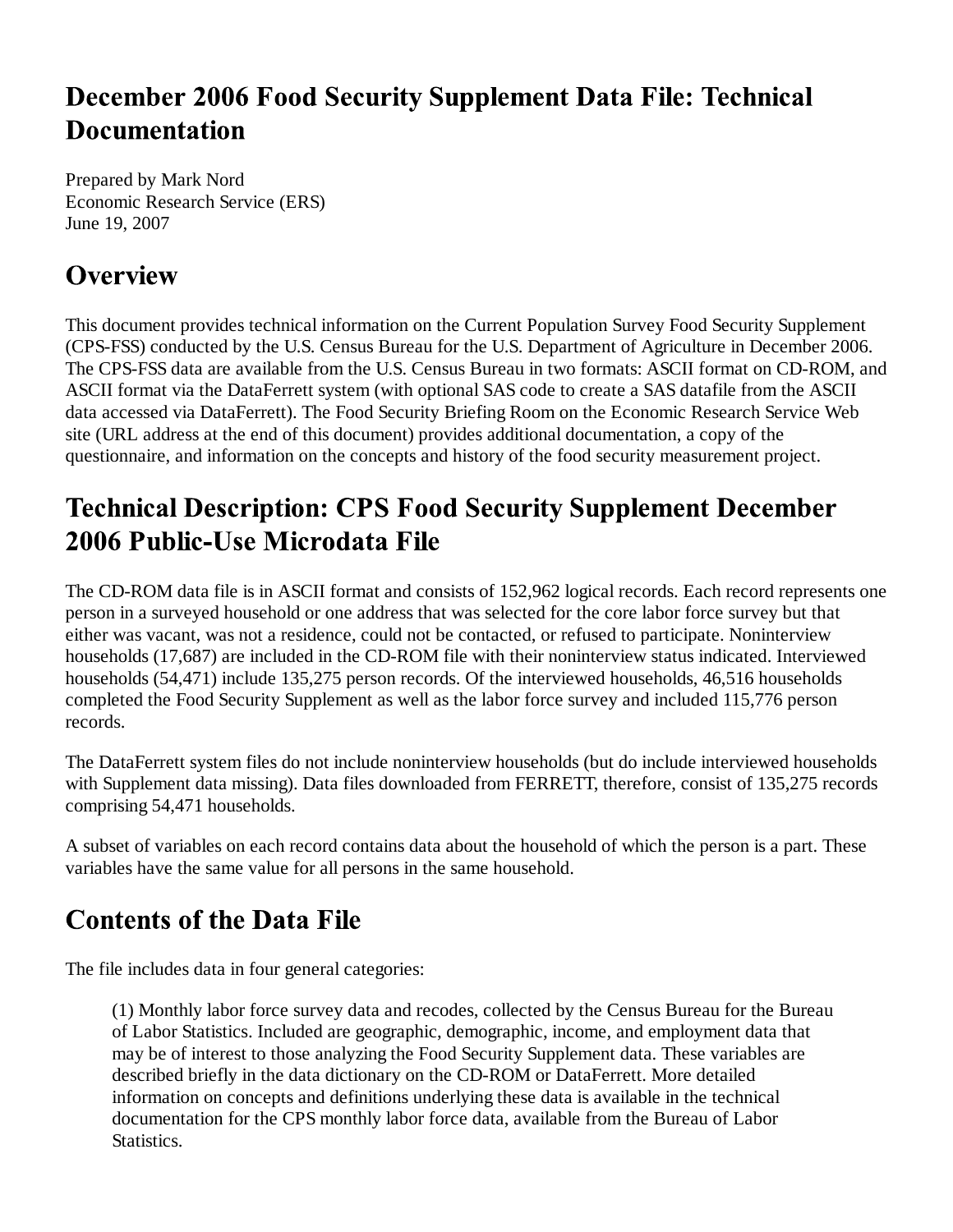(2) Food Security Supplement data, collected by the Census Bureau for the United States Department of Agriculture. These data consist of answers by household respondents to questions about household food expenditures, use of food assistance programs, and experiences and behaviors related to food security. All of the Food Security Supplement data are household-level data.

(3) Food security status and scale variables calculated from the Food Security Supplement data by the Economic Research Service of the U. S. Department of Agriculture. These household-level variables (HRFS12CX-HRFS30DE) are described in detail later in this document.

(4) Weighting variables calculated by the Census Bureau as the number of persons or households represented by each person or household in the sample. Separate weights are calculated for the Food Security Supplement and the core CPS. Selection of appropriate weights for statistical estimation is described later in this document.

#### **Contents of the Food Security Supplement Questionnaire**

A copy of the Food Security supplement questionnaire is available on the ERS website (address at end of this document) and on the public-use data file CD-ROM available from the Census Bureau. Variable names in the data dictionary generally consist of the prefix HE (household variable, edited) followed by the question number from the questionnaire. The major sections are as follows:

(1) Food Spending (HES1A-HES8)

(2) Minimum Food Spending Needed (HES8B-HES8D)

(3) Food Assistance Program Participation (HES9-HESP9)

(4) Food Sufficiency and Food Security (HESS1-HESSHM5). This section includes the 18 food security questions that are used to calculate the 12-month Food Security Scales as well as follow-up questions that are used to calculate the 30-day food security scales.

(5) Ways of Avoiding or Ameliorating Food Deprivation—Coping Strategies (HESC1-HESCM4)

# **Changes from Previous Years' Food Security Supplements**

All food security variables remain unchanged from the December 2005 survey. There were, however, several important changes in 2005, which are detailed in the documentation for the December 2005 file. The core CPS variables identifying persons displaced by Hurricane Katrina were discontinued by December 2006.

# **Screening of the Food Security Supplement**

The Food Security Supplement includes several screens to reduce respondent burden and to avoid asking questions that may seem inappropriate to respondents given other information they have provided in the survey. The screener variables use information from the monthly labor force core data as well as from the Food Security Supplement. Households with incomes above 185 percent of the poverty threshold (HRPOOR=2, approximated from HUFAMINC and HRNUMHOU) that responded "no" to HES9 were not asked the questions on participation in food assistance programs. Households with income above 185 percent of poverty that registered no indication of food stress on HES9 or HESS1 were not asked the rest of the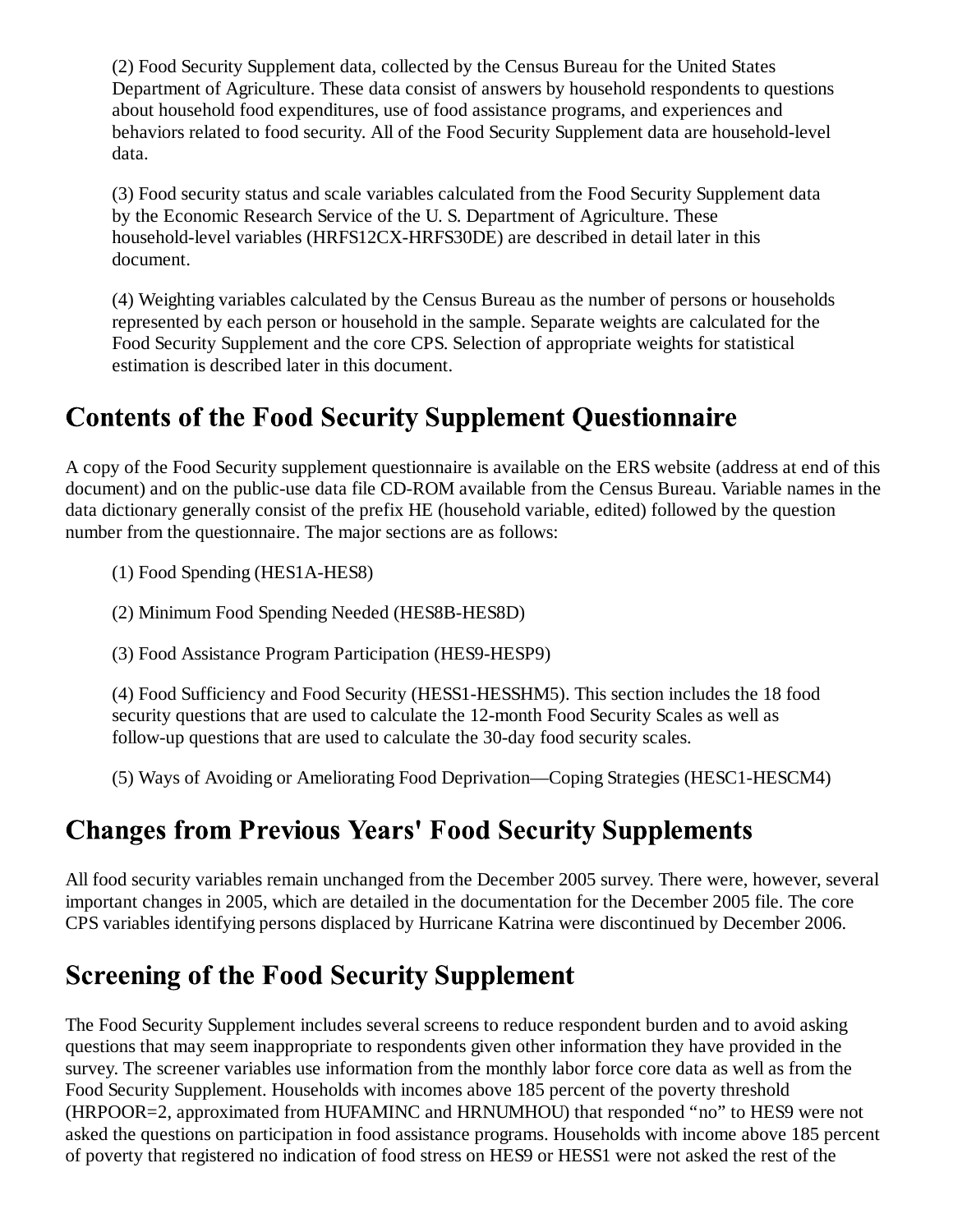questions in the "Food Sufficiency and Food Security" section or those in the "Ways of Avoiding or Ameliorating Food Deprivation" section.

There were also two "internal" screeners in the main food security section (the questions that are used to calculate the Household Food Security Scale). This series of questions is divided into three blocks. After each of the first two blocks, households that registered no indication of food stress in the preceding block are skipped over the rest of the "Food Sufficiency and Food Security" section. The variable HRFS12MS indicates the screening status of each household on the food security scale questions. It indicates whether the household was screened out at the initial screen (before the first of the 18 scale questions), or was screened out after the first or second blocks of questions, or was not screened out and was asked all questions. Households that were screened out at the initial screen are assumed to be highly food secure (raw score imputed as zero). However, if they were screened out at the initial screen without having given a valid response to either screening question, or if they were screened out after the first or second block without having given a valid response to any of the questions in the scale, HRFS12MS is coded "Missing" (-5). The food security scale and status variables for these households are coded as "No Response" (-9), except that the Children's Food Security Scale variables are coded as "Not in Universe" (-1) if there were no children in the household.

The screening rules that determine whether a household was asked the questions in the food security scale varied somewhat during the first four years of fielding the Food Security Supplement (1995-98). These different screening procedures affected the estimated prevalence of food security differently in each year. From 1998-2006, screening procedures have remained unchanged and prevalence rates are directly comparable. The variable HRFS12CX indicates screening status under the "common screen" that allows comparisons of food security prevalence rates across all years since data were first collected in 1995. To compare 2006 prevalence rates to those for 1995, 1996, or 1997, users will need to edit the food security status variable of interest to "high food security" (raw score=0) for households that would have been screened out under the common screen (HRFS12CX=1). Comparison can then be made to variables in the common screen series (HRFS12C1, -C2, -C3, and -C4) in any earlier year's data.

Screeners also were applied based on whether the household included any children, so that households without children were not asked questions that refer specifically to children. For this purpose, persons 17 or younger are classified as children except those who are household reference persons or spouses of household reference persons (PERRP=1, 2, or 3).

#### **Food Security Status and Scale Variables**

The main purpose of the Food Security Supplement is to provide information about the food security of the nation's households. Six series of variables are provided for this purpose. The first three series indicate the food security of households, children in households, and adults in households during the 12 months prior to the survey. The remaining three series indicated the food security of households, children in households, and adults in households during the 30 days prior to the survey. Each series includes one (or two in some series) categorical food security status variables, a raw score variable, and a scale score variable.

The food security status variables are as follows:

#### *Household Food Security Scale, 12-Month Reference Period*

- HRFS12M1 is a categorical variable that classifies households in three categories: food secure, low food security, and very low food security. Users may combine the latter two categories as food insecure.
- HRFS12MD is the same as HRFS12M1 except that the food-secure category is subdivided to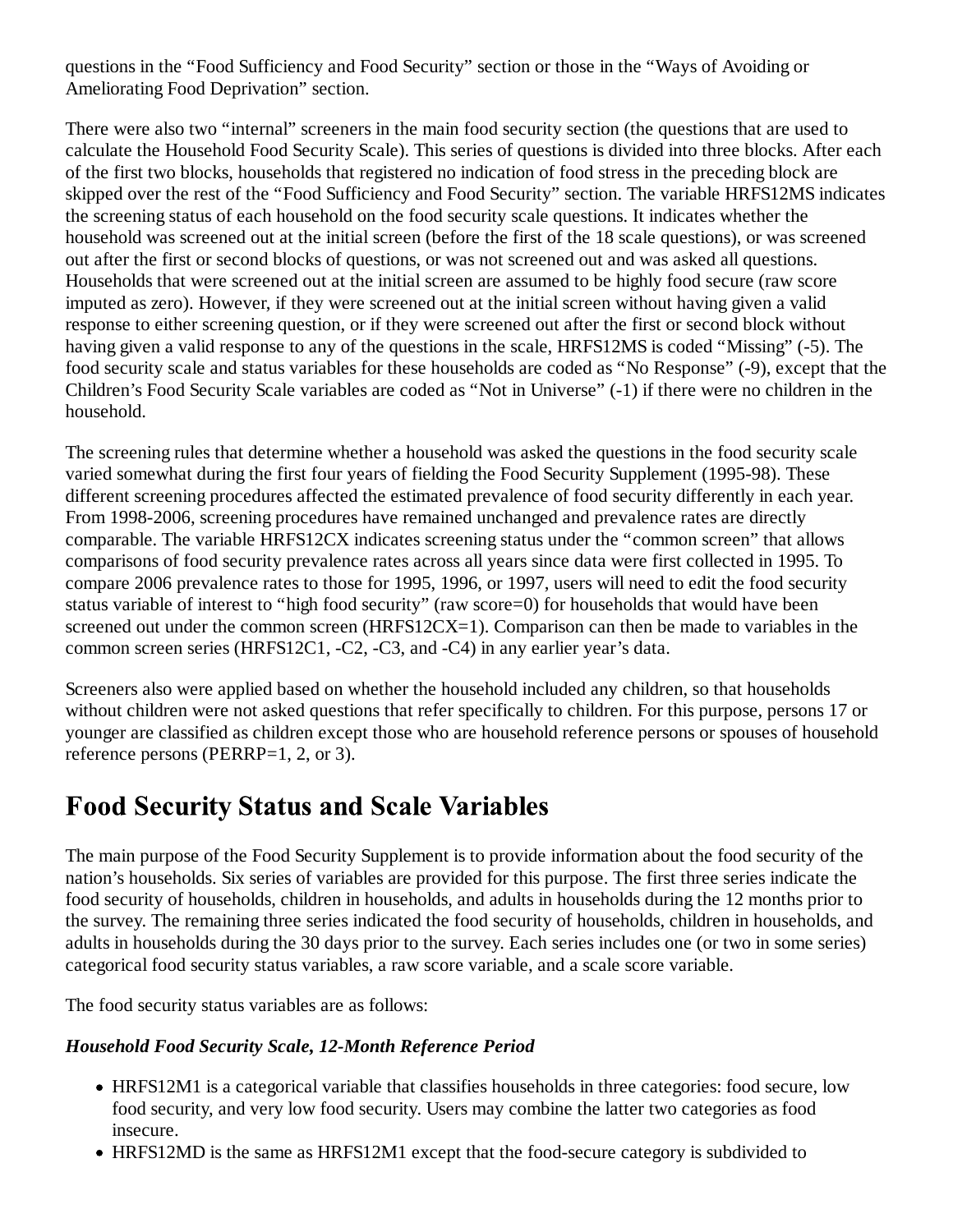differentiate households that reported no food-insecure conditions (high food security) from those that reported one or two food-insecure conditions (marginal food security).

- HRFS12M3 is the raw score—a count of the number of questions in the 12-month Household Food Security Scale that were affirmed by the household respondent.
- HRFS12M4 is the scale score, a continuous score based on fitting the data to a single-parameter Rasch model using item calibrations calculated from the 1998 data. Computed values range from about 1 to 14. Scale scores for households that affirmed no items cannot be calculated within the Rasch model. These households are food secure, but the degree of their food security is not known and may vary widely from household to household. They are assigned scale scores of -6 to remind users that they require special handling in analyses that assume linearity of the scale scores.

*Children's Food Security Scale, 12-Month Reference Period.* A set of food security variables indicating the food security of children in the household is calculated from responses to the 8 questions in the scale that ask specifically about food conditions among the children.

- HRFS12MC is a categorical variable that classifies households in three categories based on the food security of children in the household: food secure, low food security, and very low food security. Note that the coding of this variable differs from that of HRFS12M5 in previous years. HRFS12MC differentiates households with low food security among children (raw score 2, 3, and 4) from households in which children were food secure (raw score 0 and 1). The category very low food security among children in the 2006 data (HRFS12MC=3) is exactly equivalent to the category food insecure with hunger among children (HRFS12M5=2) in 2004 and earlier years.
- HRFS12M6 is the raw score on the 12-month child-referenced items.
- HRFS12M7 is the Rasch-model-based scale score on the Children's Food Security Scale.

*Adult Food Security Scale, 12-Month Reference Period.* A set of food security status variables indicating the level of food security among adults in the household is calculated from responses to the 10 questions in the scale that ask specifically about food conditions among adults in the household, and of the household in general. This variable provides a more nearly comparable measure of food security between households with and without children, or among households with children in different age ranges than does the Household Food Security Scale (the HRFS12M1—M4 series).

- HRFS12M8 is a categorical variable based on the scale score (HRFS12ME) that classifies households in four categories of food security among adults: High, marginal, low, and very low. Users may combine the first two categories as indicating food security among adults and the latter two as indicating food insecurity among adults.
- HRFS12M9 is the raw score on the 12-month adult- and household-referenced items.
- HRFS12ME is the Rasch-model-based scale score on the Adult Food Security Scale.

*Household Food Security Scale, 30-Day Reference Period.* HRFS30D1, -D2, -D3 and -D4 correspond to HRFS12M1, -MD, -M3, and -M4, except that they are based on food security conditions during the 30-day period prior to the food security survey rather than the 12-month period. *Note: these variables are not comparable with the 30-day food security variables in 2004 and earlier years' data (HRFS30M1, M2, and M3). The earlier years' measures were based on only a subset of the items in the scale introduced in 2005 and continued in 2006.*

*Children's Food Security Scale, 30-Day Reference Period.* HRFS30D5, -D6, and -D7 correspond to HRFS12MC, -M6, and -M7, except that they are based on food security conditions among children during the 30-day period prior to the food security survey rather than the 12-month period.

*Adult Food Security Scale, 30-Day Reference Period.* HRFS30D8, -D9, and -DE correspond to HRFS12M8,